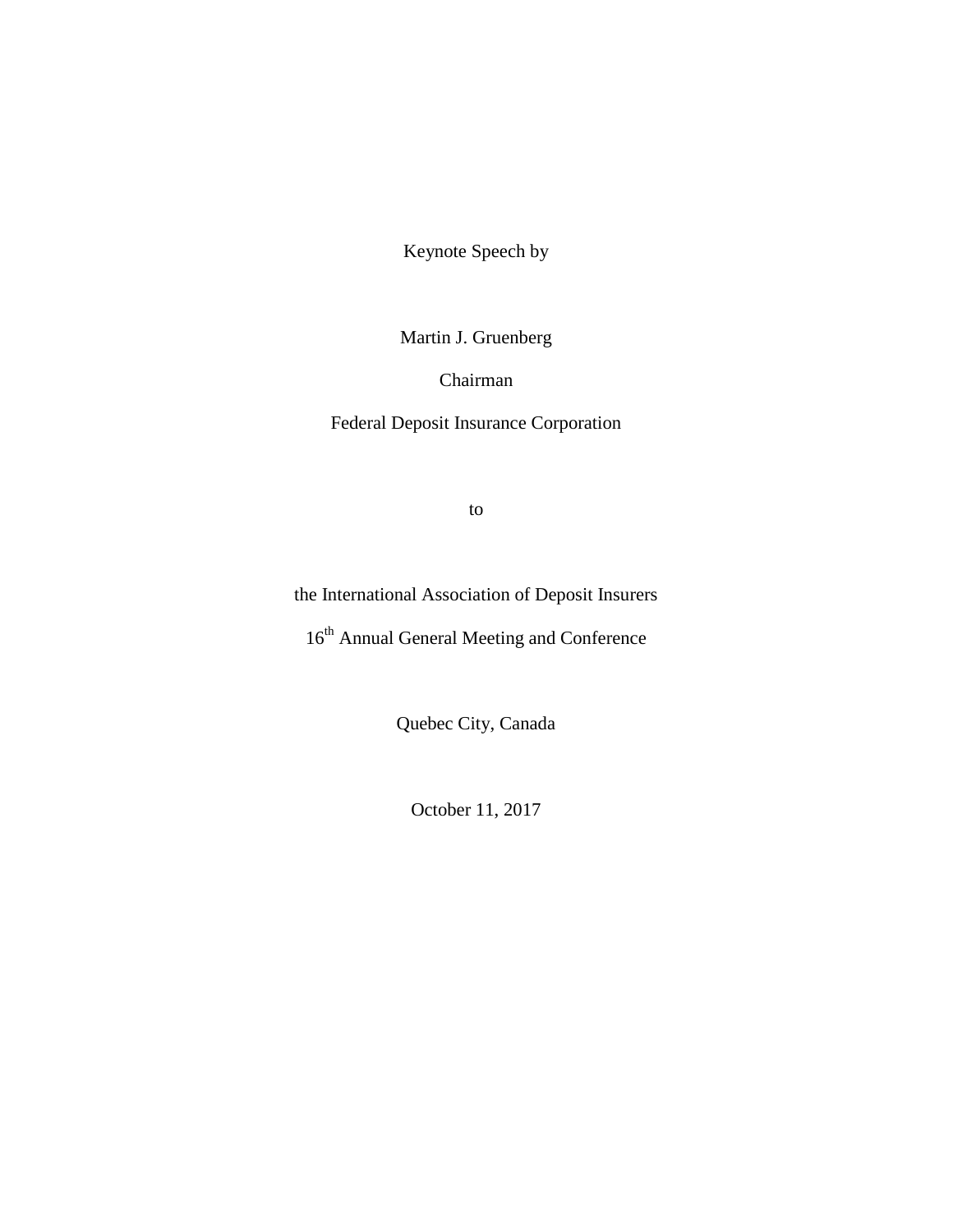### **Introduction**

Good evening. I am deeply honored to be invited to speak to you this evening. I would like to begin by thanking David Walker, Secretary General of IADI, for that kind introduction. I would also like to thank Louis Morisset, President and Chief Executive Officer of the Autorité des Marchés Financiers (AMF), and his outstanding staff for hosting this conference and for inviting me to participate. Thank you also to my friend Michèle Bourque, President and Chief Executive Officer of the Canada Deposit Insurance Corporation, for co-hosting this gala dinner.

The IADI Annual General Meeting and Conference is an important event that provides a venue for members, partners, and the entire community of financial regulators to exchange information on deposit insurance. I am delighted to see all of the delegates from our member organizations, as well as representatives from central banks, bank supervisory agencies, and other domestic and international organizations in attendance today.

#### **Historical Perspective**

As you may know, this conference coincides with the  $50<sup>th</sup>$  anniversary of the establishment of the Canada Deposit Insurance Corporation (CDIC). Deposit insurance was established here in 1967, following a year-long financial crisis. This makes the CDIC one of the oldest national systems of deposit insurance in the world. It is worth remembering that, from a global perspective, deposit insurance is relatively new. Only recently has it become an established element of the international framework for financial regulation.

Indeed, the United States was the first country in the world to establish a national deposit insurance system with the creation of the FDIC in 1933, in the depths of the Great Depression and also in response to a major banking crisis.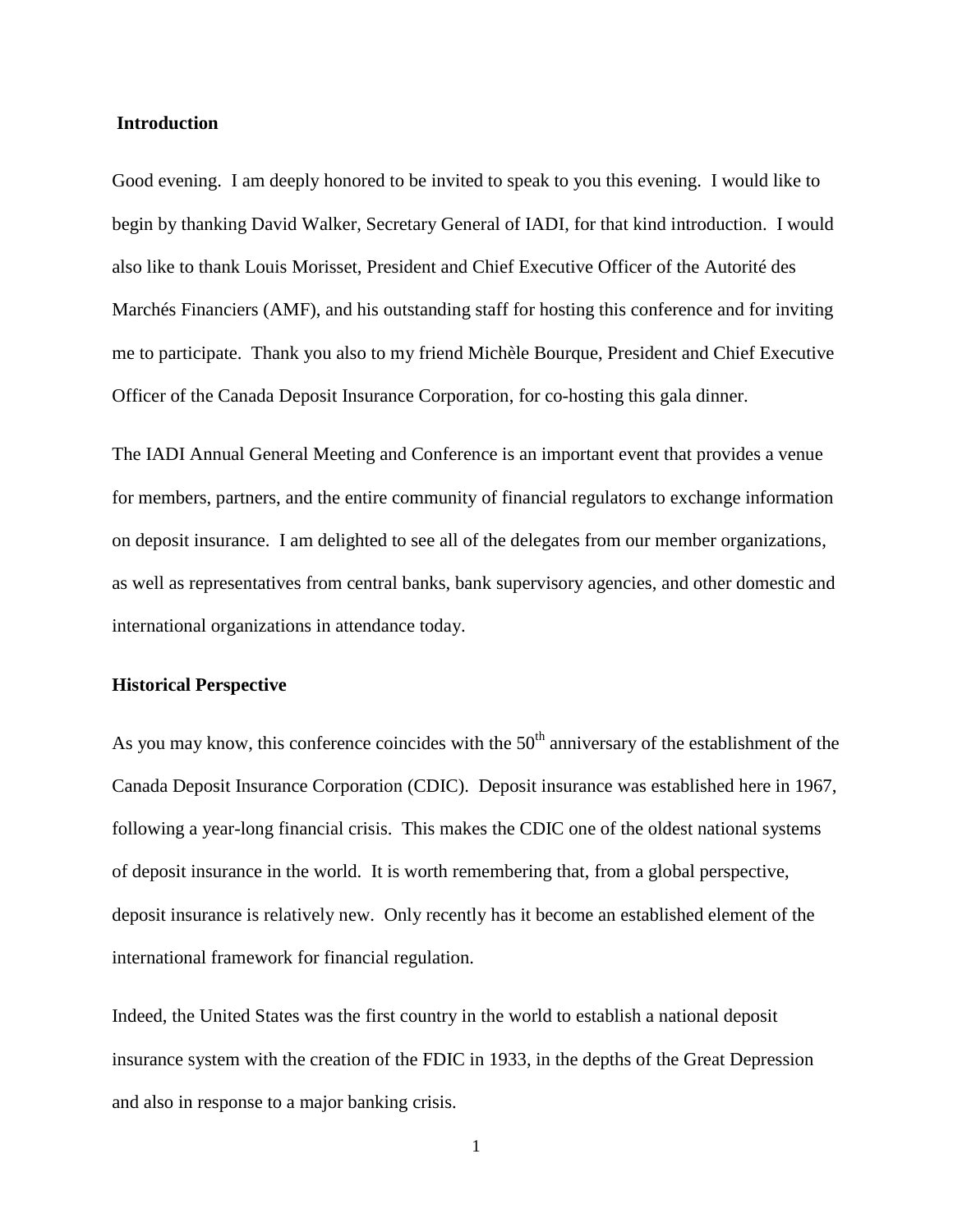Between the 1880s and the early 1930s, the U.S. Congress considered a total of 150 proposals to establish a national deposit insurance system but did not enact any of them. In the early 1930s, however, the U.S. experienced the most severe financial crisis in its history up to that point. As banks began to fail, the public began withdrawing deposits, ultimately resulting in bank runs and a cycle of bank liquidity crises and failures. In response, the president declared a bank holiday, essentially forcing all banks to close temporarily, and Congress created the FDIC.

The next country to create a national deposit insurance system was India in 1961. Interestingly, India first considered insuring bank deposits in 1948, following a banking crisis in Bengal. The idea was considered but held in abeyance for more than a decade, until the failure of two large banks in 1960 led to the passage of India's Deposit Insurance Act, which created the Deposit Insurance and Credit Guarantee Corporation the following year.

As mentioned, the CDIC then was established in 1967, and the Deposit Insurance Corporation of Japan was established in 1971, but there was no further increase in the number of deposit insurance systems until the 1980s. Between 1980 and 1990, all major Latin American countries experienced financial crises. As a result, many countries in Latin America established their deposit insurance systems during this period. The situation was similar in the Caribbean, where territories experienced banking crises in the 1980s and late 1990. Governments in these territories set up deposit insurance systems as a way of restoring depositor confidence. A number of African countries also established deposit insurance systems to strengthen financial stability and depositor protection: Kenya and Nigeria in 1988, Tanzania and Uganda in 1994, and Zimbabwe in 2003.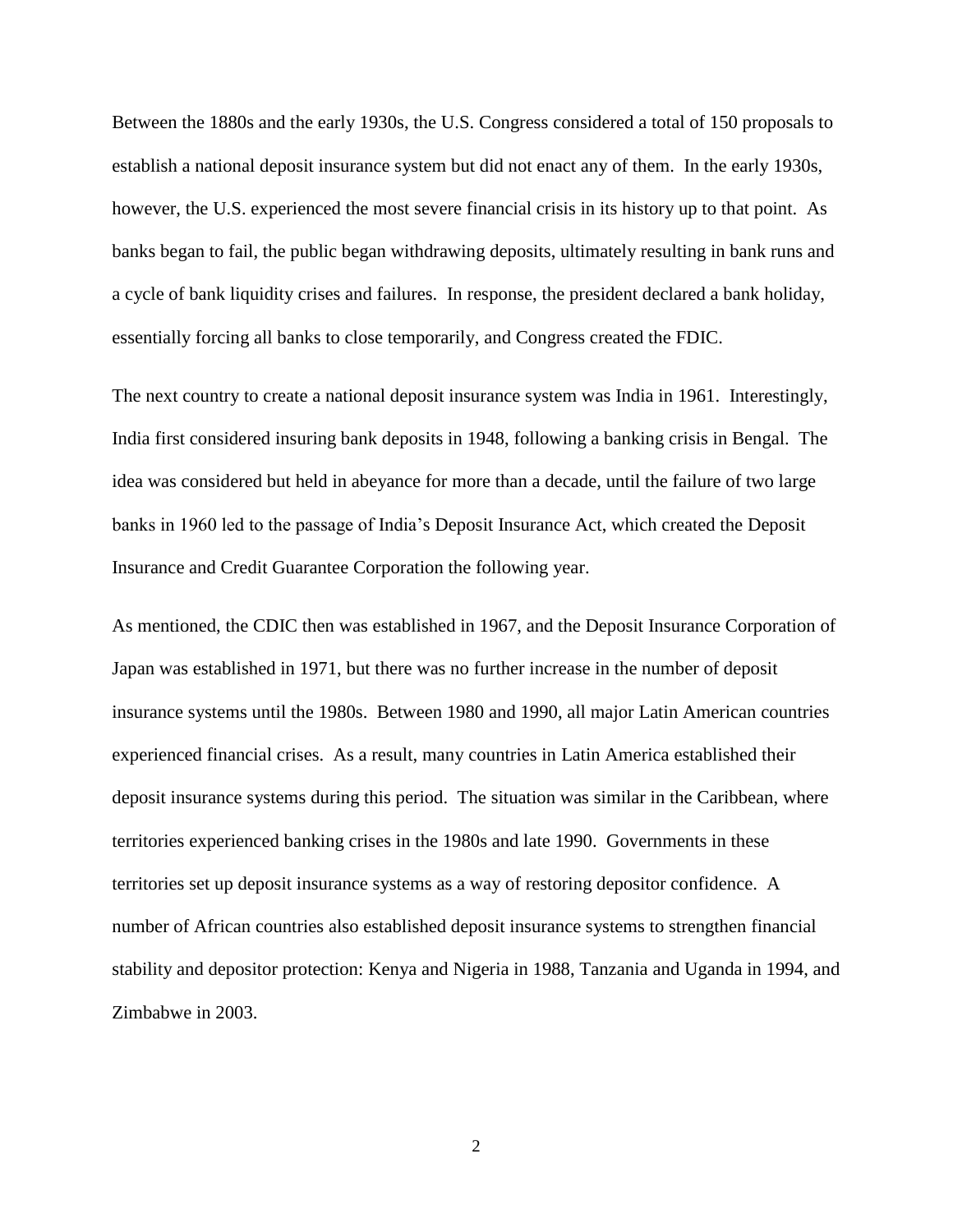A major boost to the development of deposit insurance came with the European Union (EU) Directive on Deposit Guarantee Schemes issued in 1994. This directive required each EU member state to introduce at least one deposit guarantee scheme in its jurisdiction to provide protection for depositors. In 2014, as a result of the recent financial crisis, the directive was amended to increase the minimum coverage limit, introduce a requirement that payments should occur within days (not months as was previously required), and establish other provisions related to providing more comprehensive and timely information to depositors.

In Asia, the 1997 financial crisis led to the expansion of deposit insurance schemes in Indonesia, Malaysia, and Thailand. In Eurasia, the first deposit insurance system was established in Ukraine in 1998, followed by Kazakhstan in 1999. Currently, most Eurasian countries have some form of deposit insurance system.

Globally, more than 100 countries today either have, or are considering, deposit insurance schemes, with most being contemplated during "normal" times, but not implemented until times of crisis.

# **The Establishment of IADI**

Given the global nature of financial risk, the importance of sharing experiences and expertise among these deposit insurance systems became apparent. The idea to launch an international association first gained prominence at a conference hosted by the FDIC in 1998. The idea gained additional momentum with the establishment of a Working Group on Deposit Insurance, sponsored by the Financial Stability Forum (now known as the Financial Stability Board or FSB) of the Bank for International Settlements (BIS). The purpose of the working group was to develop guidance for effective deposit insurance systems. In 2002, after the submission of the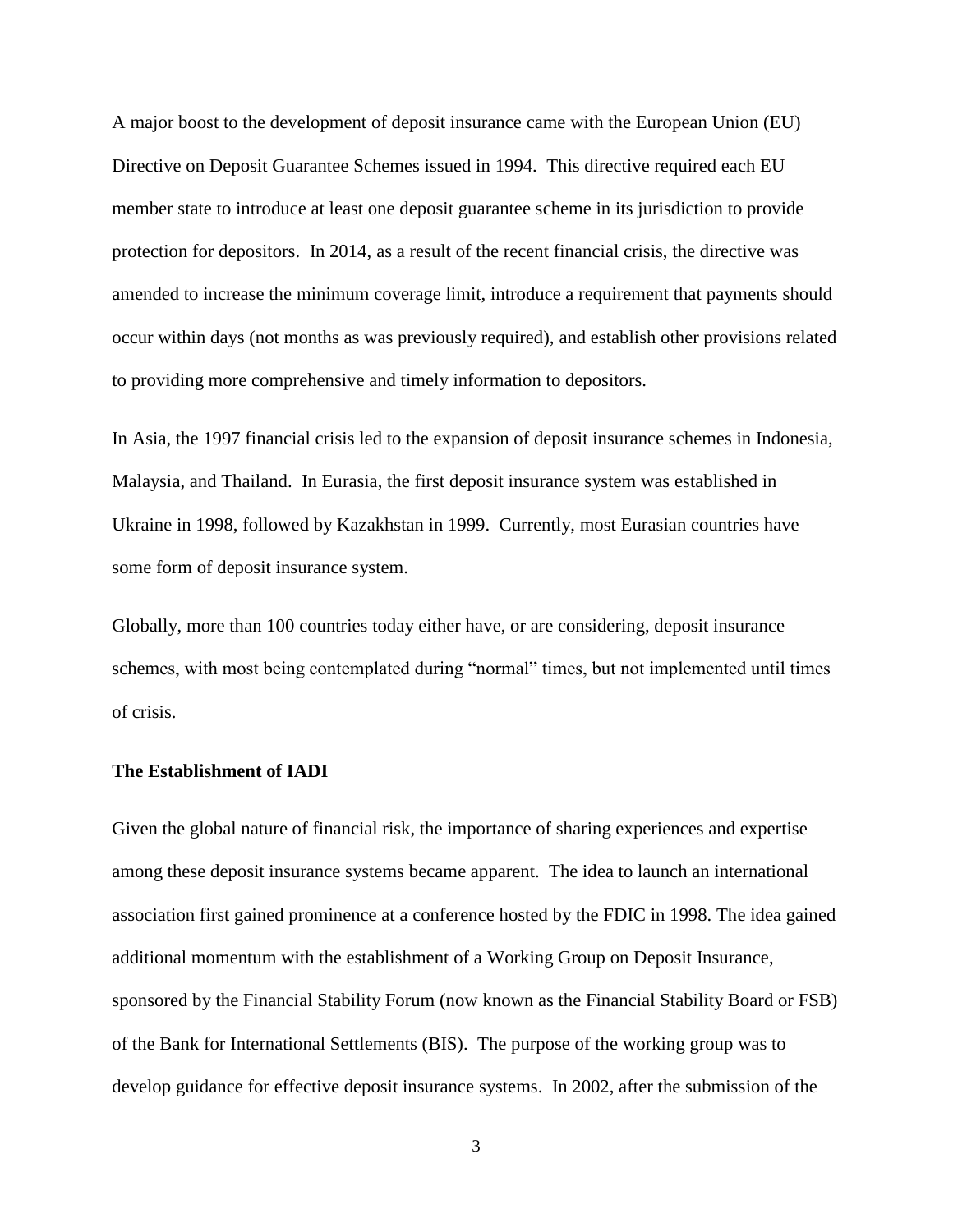working group's report, the decision was made among the participating deposit insurance organizations to establish an international association to serve as a forum for deposit insurers to exchange views, share experiences and expertise, and provide guidance, technical assistance, and training. IADI was formed in May of that year.

J.P. Sabourin was elected founding President and Chairman of IADI's Executive Council and served in that capacity for five years. Due in large part to the strong foundation he established, IADI entered the period of the global financial crisis well positioned to make a significant contribution to the enhancement of deposit insurance systems worldwide.

One of J.P.'s lasting contributions during 2006 and 2007 was to lead the Executive Council in mapping out a strategic direction for the association to strengthen IADI's international leadership in deposit insurance through additional training and guidance for its members.

I was privileged to succeed J.P. as President of IADI in 2007 and served as Chairman of the Executive Council. My tenure as IADI President was one of my most rewarding experiences as FDIC Chairman. I take particular satisfaction in IADI's collective effort to develop the first internationally accepted standards for effective deposit insurance systems.

# **Developing the Core Principles**

As the value of effective systems of national deposit insurance became more apparent in the aftermath of the crisis, the need for international standards to provide guidance to countries in developing such systems gained recognition. This was acknowledged by the Financial Stability Board (FSB) which recommended in its April 2008 *Report of the Financial Stability Forum on Enhancing Market and Institutional Resilience* that "[a]uthorities should agree on an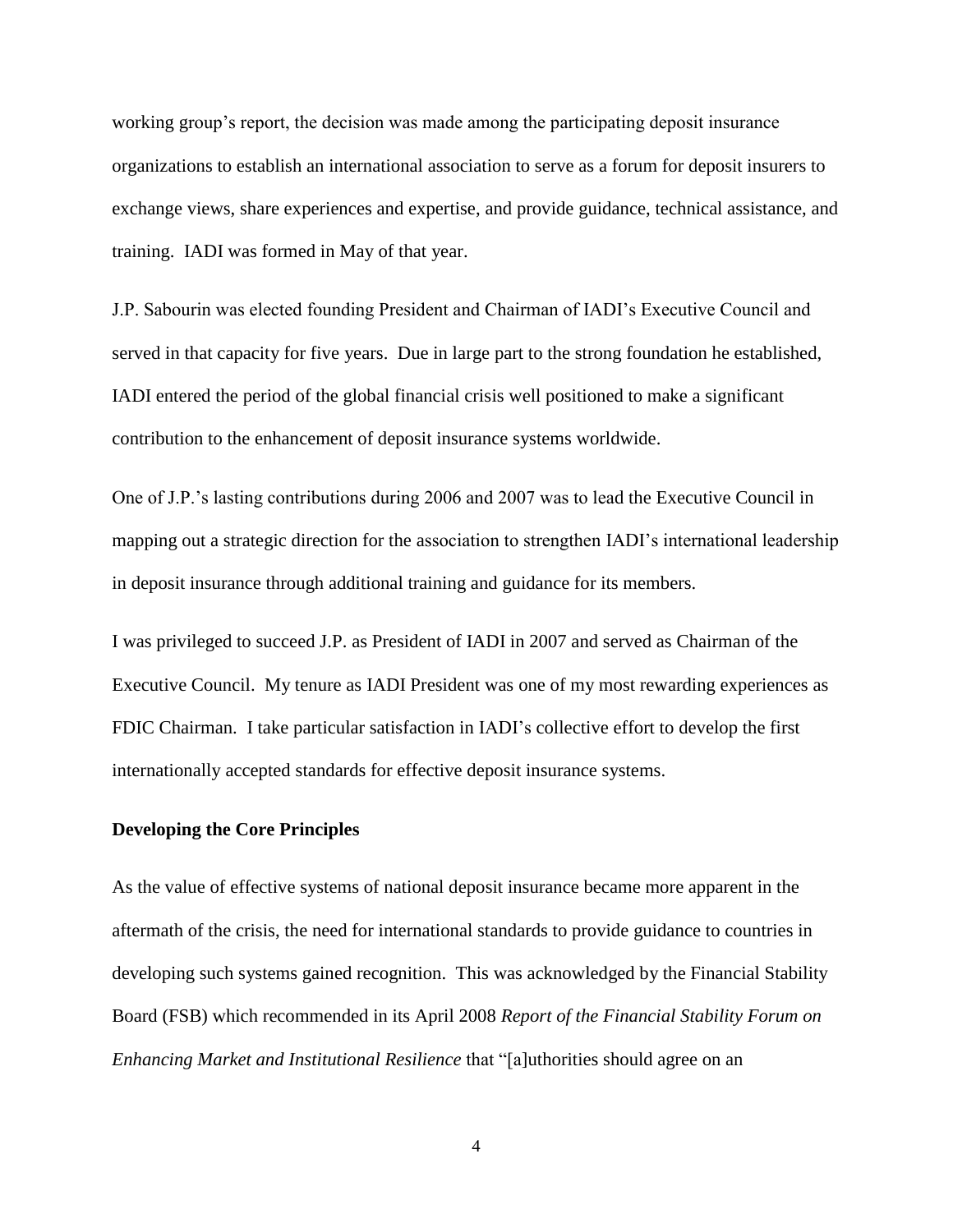international set of principles for effective deposit insurance systems."<sup>1</sup> I believe that this was the first formal, international recognition of the importance of effective deposit insurance systems in maintaining financial stability.

At the time, although there were international standards for banking supervision and the regulation of securities and insurance, there were no comparable guidelines or best practices for deposit insurance systems. The FSB cited a need for standards that would provide for effective deposit insurance systems, while accommodating the unique circumstances of countries at different stages of economic and financial development that operate under different institutional frameworks.

IADI had already been working on the development of core principles for some time and was well positioned to respond to the FSB's call for international standards. The association formed a joint working group consisting of deposit insurers from IADI, bank supervisors from the Basel Committee on Banking Supervision (BCBS), the European Forum of Deposit Insurers (EFDI), and the G10 Task Force on Deposit Insurance. The working group developed a document entitled *Core Principles for Effective Deposit Insurance Systems*. 2 The executive bodies of IADI and the BCBS approved the Core Principles in June 2009. Since then, the Core Principles have served as a valuable benchmark for jurisdictions working to develop new systems of deposit insurance or strengthen existing systems.

Once the Core Principles were established, IADI saw the importance of developing a corresponding methodology to provide additional guidance for assessing a jurisdiction's

 $\overline{\phantom{a}}$ 

<sup>1</sup> The FSB's *Report of the Financial Stability Forum on Enhancing Market and Institutional Resilience* is available a[t http://www.fsb.org/wp-content/uploads/r\\_0804.pdf.](http://www.fsb.org/wp-content/uploads/r_0804.pdf)

<sup>&</sup>lt;sup>2</sup> *Core Principles for Effective Deposit Insurance Systems* is available at [http://www.iadi.org/en/core-principles-and](http://www.iadi.org/en/core-principles-and-research/core-principles)[research/core-principles.](http://www.iadi.org/en/core-principles-and-research/core-principles)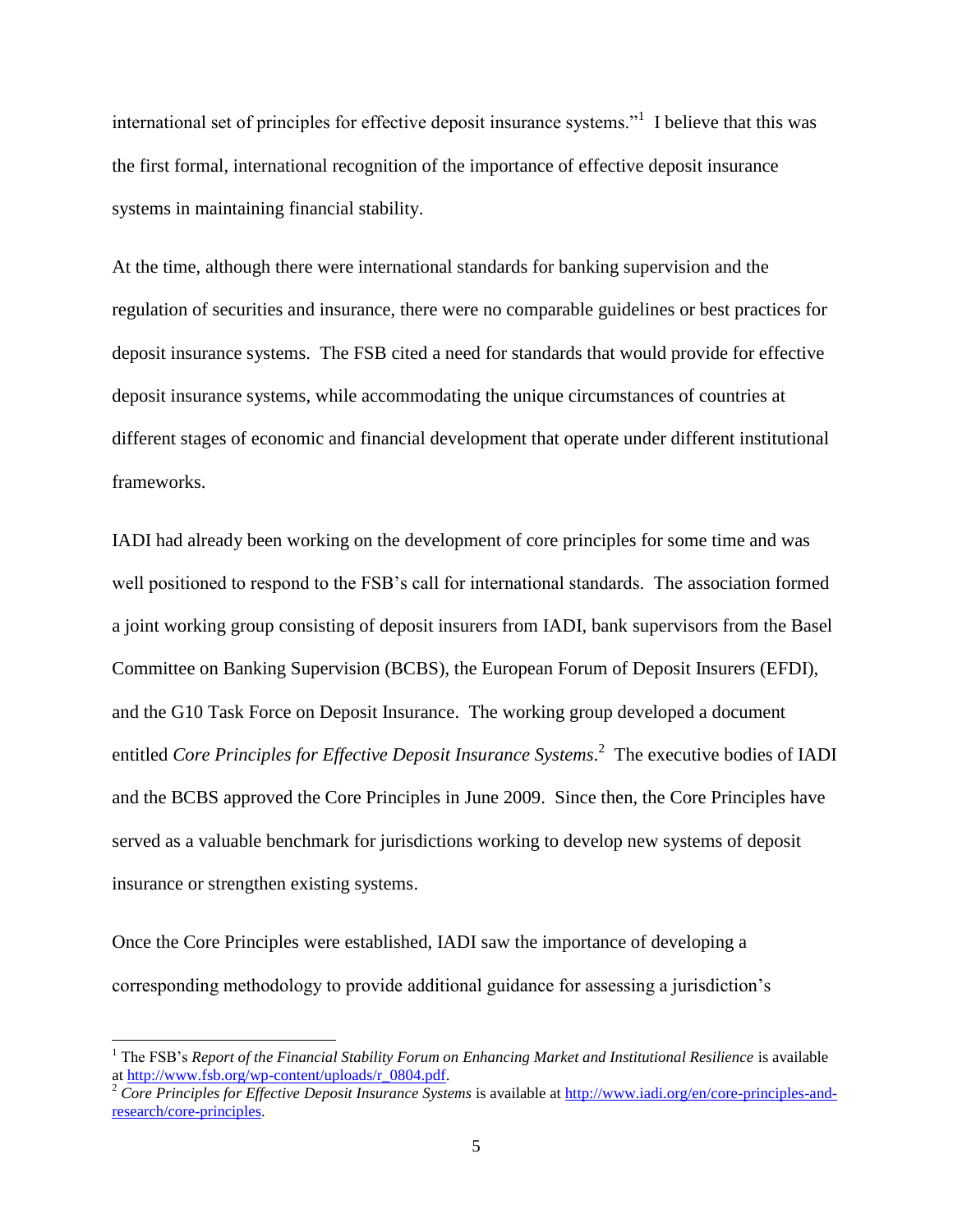compliance with the principles. This significant milestone was achieved in December 2010 with the release of the Core Principle Methodology.<sup>3</sup> The development of the methodology was a collaborative effort led by IADI in partnership with the BCBS, the International Monetary Fund (IMF), the World Bank, the EFDI, and the European Commission. During the final stages of development, the methodology was field tested in the Czech Republic, India, and Mexico. With the release of the methodology, the Core Principles could now be used by deposit insurers and other interested parties to assess compliance with a recognized set of international standards.

IADI reached another major milestone with its recognition as an international standard setter in early 2011, when the FSB approved a revision of its Compendium of Standards to include the Core Principles among its Key Standards for Sound Financial Systems. The IMF and World Bank also officially recognized the Core Principles for use in their Financial Sector Assessment Programs (FSAPs), which they conduct to review the adequacy of national systems of financial regulation. Deposit insurance, as spelled out by the Core Principles, is now an integral part of the FSAP process. These measures demonstrate the international financial community's recognition that effective systems of deposit insurance are essential for financial stability.

# **The Value of the Core Principles and IADI**

 $\overline{\phantom{a}}$ 

The Core Principles serve as a valuable benchmark for jurisdictions to develop new systems of deposit insurance and reform existing deposit insurance systems. The principles are comprehensive, addressing such issues as coverage, funding, powers, membership, cross-border cooperation, transitioning from blanket to limited coverage, early detection and timely

<sup>3</sup> *Core Principles for Effective Deposit Insurance Systems - A methodology for compliance assessment* is available at [http://www.bis.org/publ/bcbs192.pdf.](http://www.bis.org/publ/bcbs192.pdf)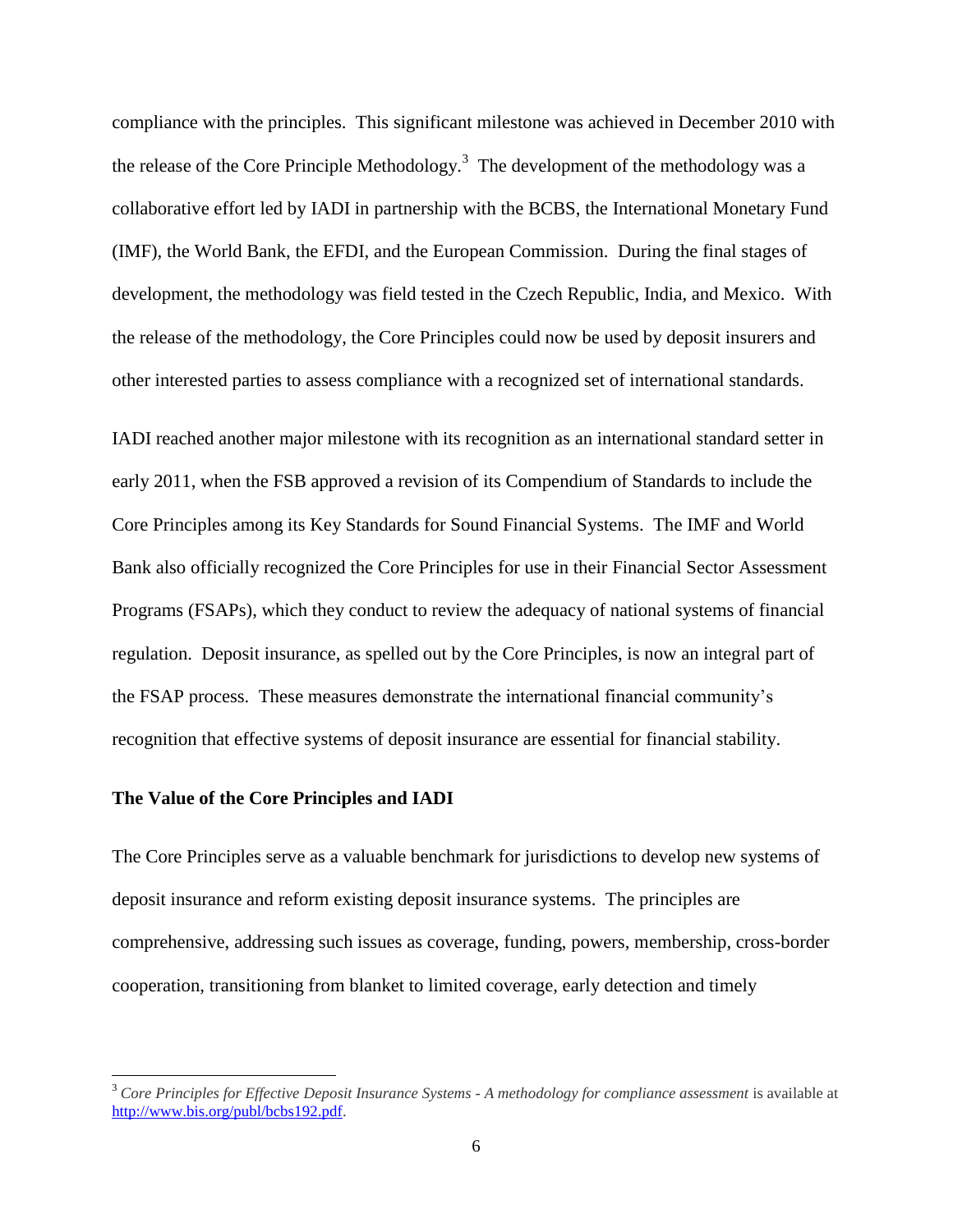intervention, reimbursement of depositors, and recoveries on assets of failed institutions. The principles can be adapted to a broad range of circumstances.

In 2014, the Core Principles were revised to reflect lessons learned from the global financial crisis, as well as experiences with compliance assessments conducted through the FSB Peer Review process. Some noted enhancements to the Core Principles include:

- Expanded guidance on reimbursements, public awareness, coverage, and funding;
- New guidance on deposit insurers' role in crisis preparedness and management; and
- Standards addressing cross-border deposit insurance issues.

IADI also published an updated *Handbook for the Assessment of Compliance with the Core Principles* to reflect the 2014 revisions.<sup>4</sup> The handbook is designed as a "how-to" guide, providing additional guidance on assessing a jurisdiction's compliance with the Core Principles, and includes lessons learned from collaboration with IMF and World Bank FSAP review teams, IADI Core Principles Regional Workshops, and the IADI Self-Assessment Technical Assistance Program.

Through the development of standards, and by bringing together deposit insurers from around the world, IADI has gained worldwide recognition as the primary source of quality training, research, conferences (such as this), and educational programs in areas related to deposit insurance, crisis management, and resolution. Since 2009, IADI has developed and delivered more than 40 training programs and workshops specifically designed to promote compliance with the Core Principles.

 $\overline{\phantom{a}}$ 

<sup>&</sup>lt;sup>4</sup> The *Handbook for the Assessment of Compliance with the Core Principles is available at* [http://www.iadi.org/en/assets/File/Core%20Principles/IADI\\_CP\\_Assessment\\_Handbook\\_FINAL\\_14May2016.pdf.](http://www.iadi.org/en/assets/File/Core%20Principles/IADI_CP_Assessment_Handbook_FINAL_14May2016.pdf)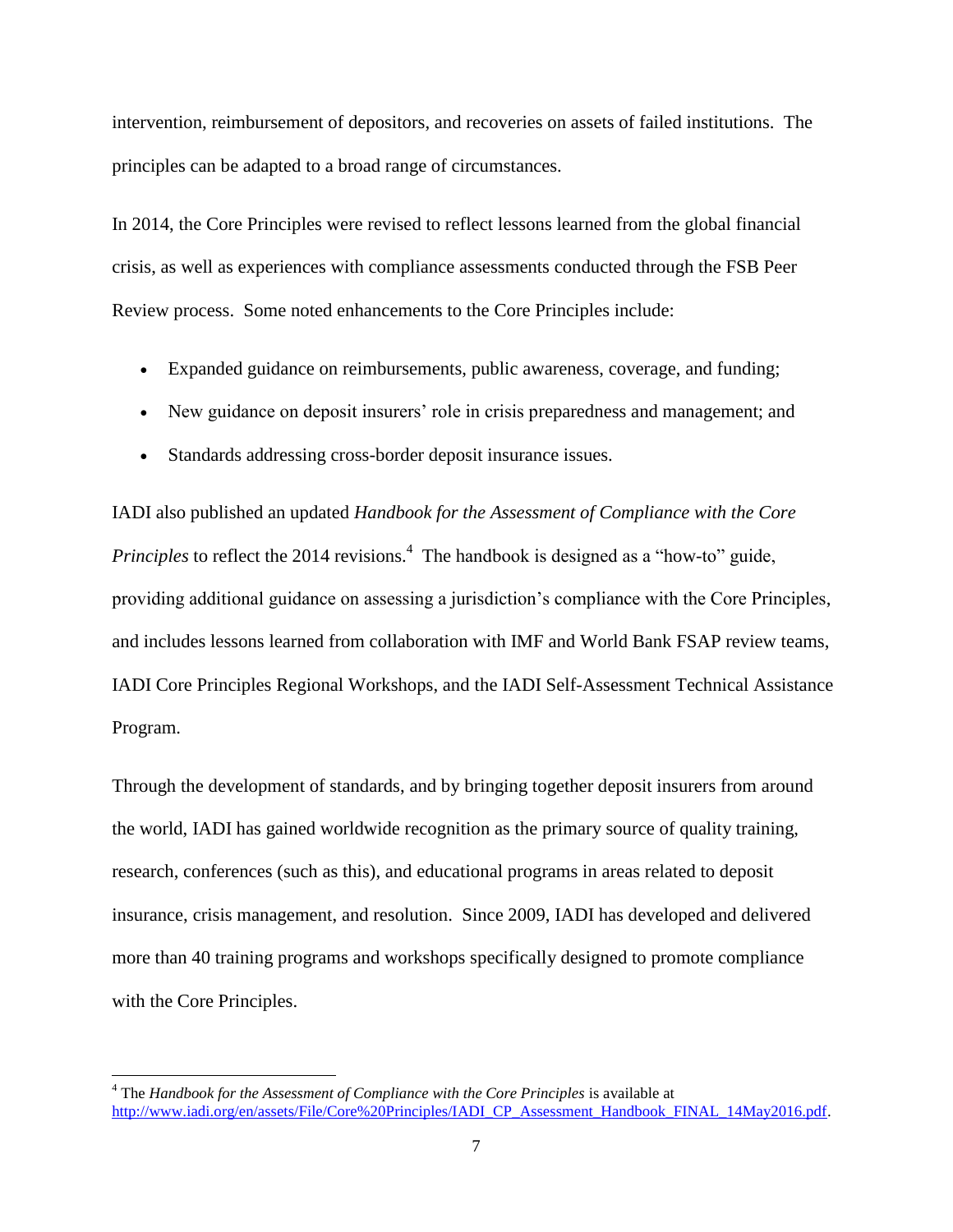IADI has also partnered with other international organizations including the World Bank, IMF, European Forum of Deposit Insurers, Toronto Centre, Asian Development Bank, and the U.S. Agency for International Development, to provide training related to deposit insurance. There is also a well-established partnership between IADI and the Financial Stability Institute. This relationship is formalized through the joint hosting of a Biennial Seminar on Bank Resolution, Crisis Management, and Deposit Insurance Issues, as well as a high-level roundtable discussion on financial regulatory issues that takes place every other year in Basel, Switzerland.

The Core Principles and related efforts to support compliance have contributed to stronger deposit insurance systems around the world. And these effects extend beyond the systems of our individual members. To cite just two examples, when China established a deposit insurance system in 2015, its features broadly reflected the guidance provided by IADI's Core Principles. Also, as part of completing the European Banking Union, the European Commission used the Core Principles when drafting a legislative proposal aimed at creating a pan-European deposit insurance scheme.

If we step back and consider these developments, it's certainly clear that IADI has achieved a great deal in a relatively short period of time. Within 10 years of its establishment, the association became recognized as the standard-setting body for deposit insurance by all the major public international financial institutions, including the FSB, BCBS, IMF, and World Bank. This is remarkable, really, and IADI members deserve a great deal of credit for their important contribution to global stability.

IADI has also expanded significantly along the way, growing from 25 members in 2002 to 83 members, nine associates, and 14 partners in 2017. It is truly a global association and an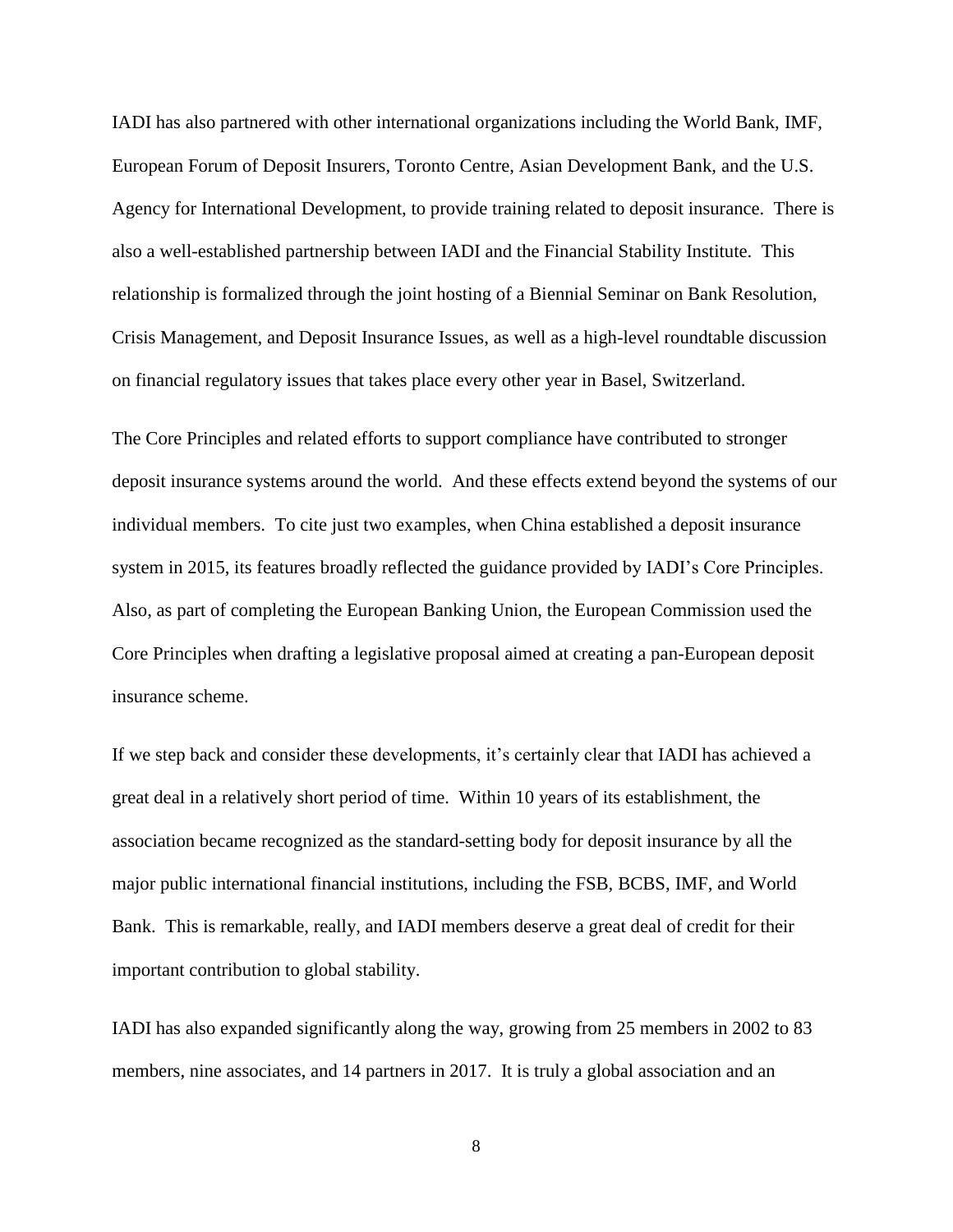important source of strength and credibility in its role as standard setter for the world's deposit insurance systems.

#### **Current and Future Initiatives**

While a lot has been achieved, there is still much work to do. I have followed with interest IADI's recent review of its operations. The goal of this review was to more fully integrate IADI's operations with its growing membership and new responsibilities as a standard-setting body. In response, the Executive Council adopted three primary strategic goals for IADI in 2015:

- 1. Promoting deposit insurance compliance with the *Core Principles for Effective Deposit Insurance Systems*;
- 2. Advancing deposit insurance research and policy development; and
- 3. Providing members with technical support to modernize and upgrade their systems.

These goals are both timely and relevant, and the association has made significant progress in achieving them.

I should note that these goals had their genesis in the strategic roadmap that was developed under the leadership of former IADI President Jerzy Pruski. His efforts helped set the stage for the progress we are seeing today.

IADI's strategic goals are being addressed through current activities and initiatives planned over the course of the next several years, and implementation is to be completed in two phases. Phase I has been underway for some time and I'm told will soon be nearing completion. As part of the work being undertaken in Phase I, the Executive Council has adopted a new governance structure. IADI's seven Standing Committees have been replaced with four Council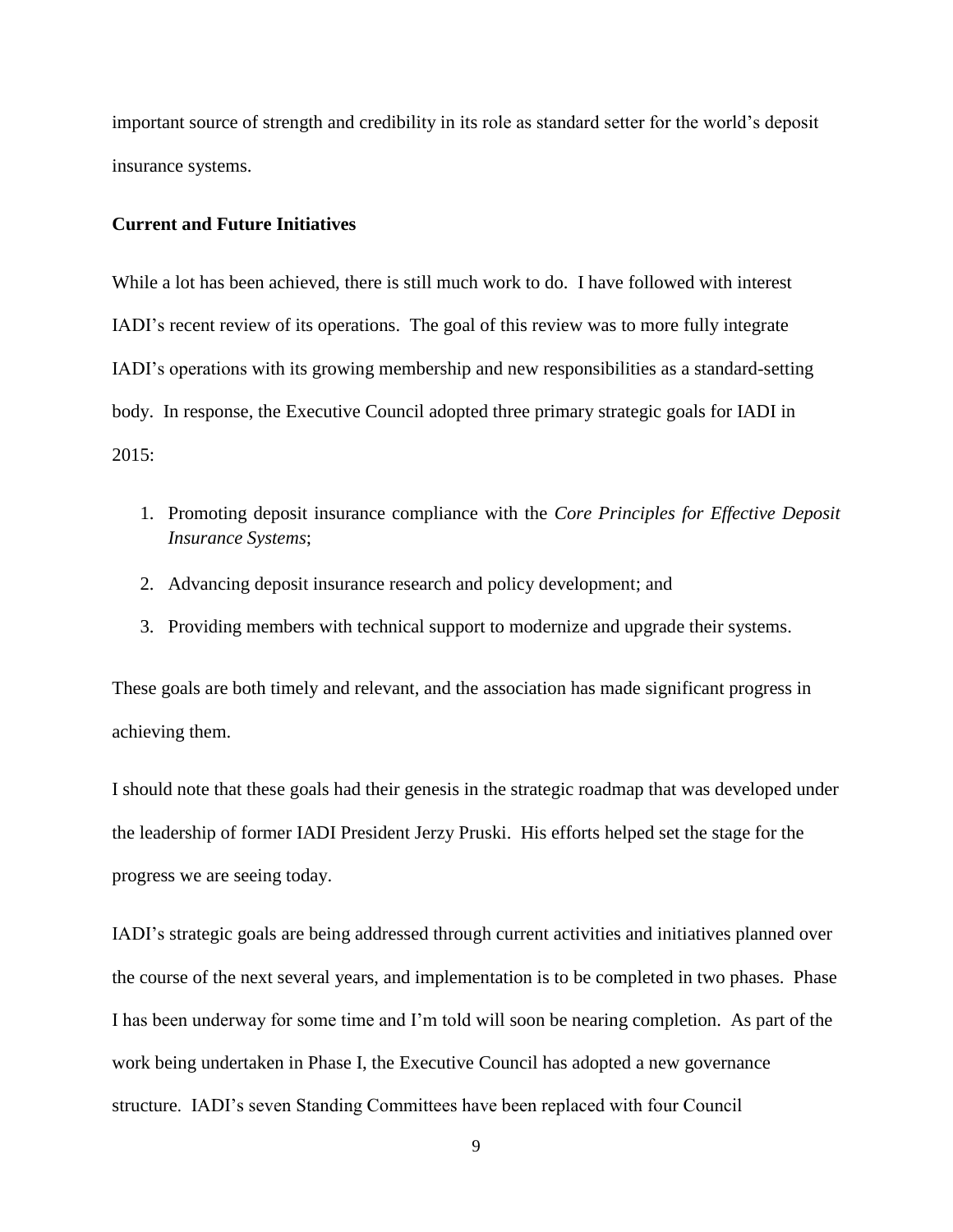Committees; the Secretary General is now tasked more with strategic planning, execution, and implementation; and the secretariat has been strengthened with additional staff.

I am particularly pleased to see this strengthening of the secretariat in the areas of research and policy analysis. In order for IADI to fulfill its role as global standard setter, the secretariat must have sufficient capacity to manage the output by the association in all three of its key strategic areas of Core Principles: compliance, research, and technical assistance.

IADI has also made important enhancements to its programs for training and technical assistance, including the Self-Assessment Technical Assistance Program and regional workshops more focused on common gaps in the design and implementation of features required by the Core Principles. These enhancements have great potential to benefit IADI's members and the global financial system.

I encourage you to stay the course as you continue to execute the training and technical assistance components of the strategic plan, and find a way to add sufficient capacity in the secretariat to manage and sustain these important efforts.

I have great appreciation for the strong leadership and hard work that is required both to develop such ambitious plans and then put them into action with fundamental changes to organizational structure and operations. The association certainly owes a great debt of gratitude to its current President, Thomas Hoenig, for his vision and leadership in making this happen.

While there is still much work to do, when I look back at how far we have come since 2002, the progress is impressive. It should be very gratifying to all of us - and I thank you for your hard work and dedication to IADI. I believe the outlook is bright for our association. The years ahead promise to be pivotal ones and I wish you great success as you move on to the next phase